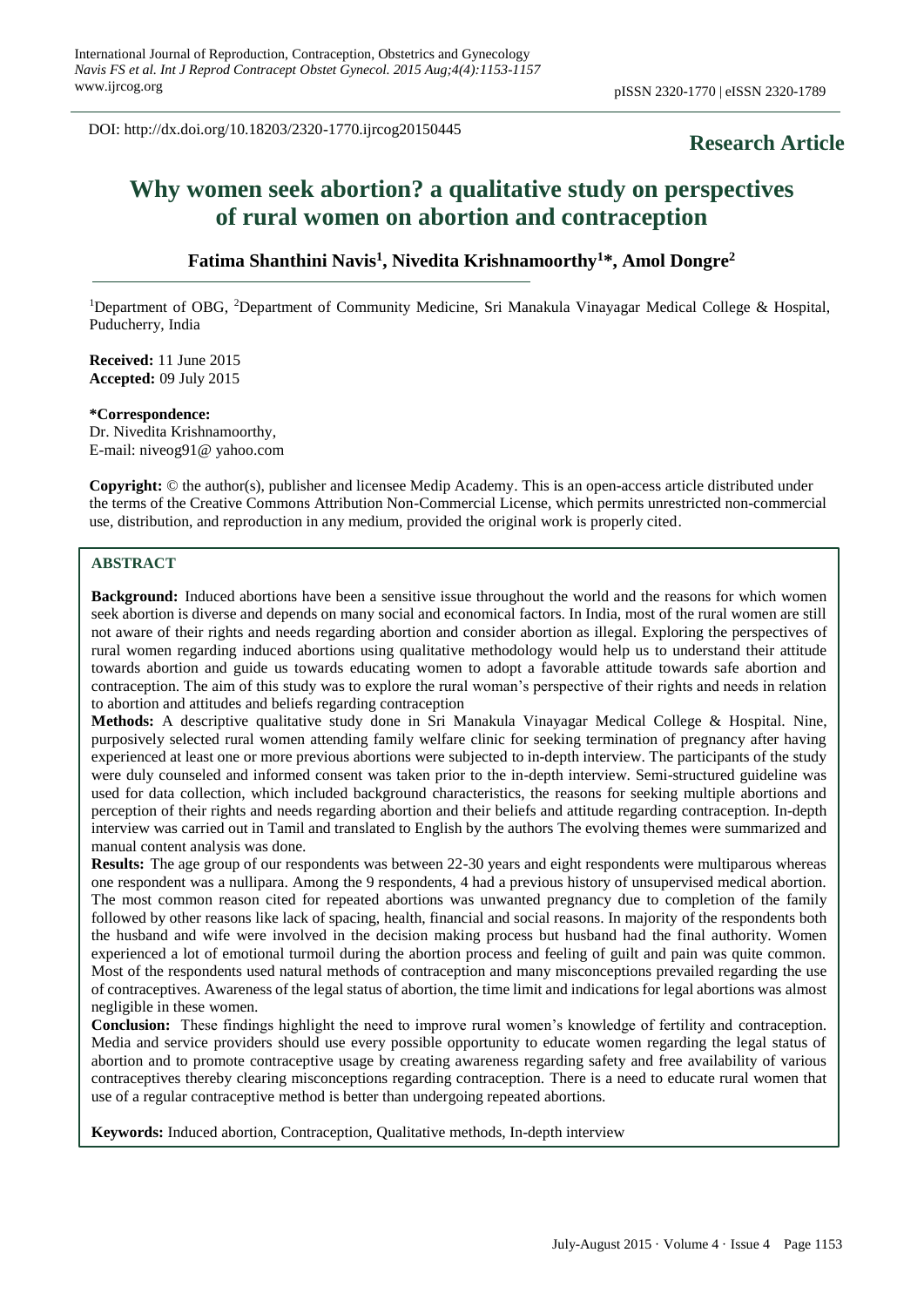## **INTRODUCTION**

Induced abortions have been a sensitive issue throughout the world and are a major public issue in India, due to increase in the number of unsupervised medical abortions throughout the country. More than 6 million legal abortions are performed in the country, but the actual number of abortions performed is alarmingly high and the maternal mortality due to unsafe abortions is estimated to be 8 % of the maternal deaths.<sup>1</sup>

The reasons for women seeking abortion could be diverse and includes unwanted pregnancy, spacing, poverty, sex selective termination and perception that abortion is safer than contraception. Other aspects like decision making pathways and choice of service providers also depends on social and economical factors.

Most of women, whether belonging to urban or rural areas are still unaware of their rights and needs regarding abortion, time limit, eligibility etc and consider abortion as illegal. Moreover contraceptive practice is pivotal in reducing the incidence of induced abortion, but the actual couple protection rate in India is only 40.4% and this is again could be due to various wrong beliefs regarding contraception.

Exploring the above aspects like reasons for undergoing abortions, perception of their rights and needs and beliefs regarding contraception particularly, the perspectives of rural women would guide us to the reason behind ever increasing number of abortions particularly unsafe abortions. Qualitative research methodology is used in this study, as the emotional impact involved in this sensitive issue of induced abortion, would be only adequately explored by In-depth interview rather than by quantitative methods.

#### *Aim of the study*

To explore rural women's perspectives on their rights and needs in relation to abortion and attitudes and beliefs regarding contraception.

#### **METHODS**

*Study design:* The theoretical underpinning of the study was descriptive in nature.

*Study sample and setting:* Women seeking abortion service at the Family Welfare Clinic of Department of Obstetrics and Gynecology of Sri Manakula Vinayagar Medical College & Hospital, Puducherry.

*Data collection tool:* Nine women, who came for abortion and had undergone at least one abortion before were interviewed by In-depth Interview technique. The sample was purposively chosen to get more insight and information for in-depth understanding and the study was carried out in a period of one year between January 2014 to January 2015

*Data collection:* The participants of the study were duly counseled and informed consent was taken prior to the in-depth interview. Interview was carried out by the authors of this study, ensuring adequate privacy and confidentiality as it is a personal and sensitive issue. Interview guidelines was formulated to elicit information on the following aspects like

- 1. Background characteristics of the respondents like age, socioeconomic class, education, occupation, community, number of pregnancies and abortions.
- 2. The reasons for seeking multiple abortion, decision making process and the emotional impact.
- 3. Perception of their rights and needs regarding abortion and the beliefs and attitude regarding contraception, which includes views regarding eligibility for abortions, legal status, sex selective abortion, time limit for abortion and beliefs regarding contraception usage.

Semi-structured guidelines were used for data collection. The in-depth interview was carried out in local language *Tamil*.

*Data analysis:* Transcription was prepared in English by the authors themselves. Conventional content analysis was done manually. The unit of the analysis was the statements. Similar statements were merged together to form the categories. The first two authors, who were trained in qualitative research methods, undertook the content analysis and the findings were reviewed by the third author. The study was approved by the Research and Ethics Committee of Sri Manakula Vinayagar Medical College and Hospital, Pondicherry.

# **RESULTS**

#### *Background characteristics of the respondents*

The age group of the abortion seekers who responded to the in- depth interview was between 22 years – 30 years. Among the 9 respondents, 2 women were graduates, 3 were school dropouts and 4 were uneducated women. All the respondents belonged to either socio economic class of IV or V. 6 women lived in joint family and 3 in nuclear family. All but one of the respondents were Hindus. Among 9 respondents, 8 were multiparous and 1 was a nulliparous woman.

5 patients had come for their second abortion whereas 1 woman had come for her fourth and one for her fifth abortion. 2 women had come for their second abortion along with tubectomy. 1 patient has had 1 abortion prior to marriage and she had come for her second abortion along with tubectomy after completing her family. At least 4 patients gave history of undergoing unsupervised medical abortion by obtaining abortion pills from pharmacy without prescription. Another trend which was noted was that almost all the respondents had gone to private facilities to undergo abortion.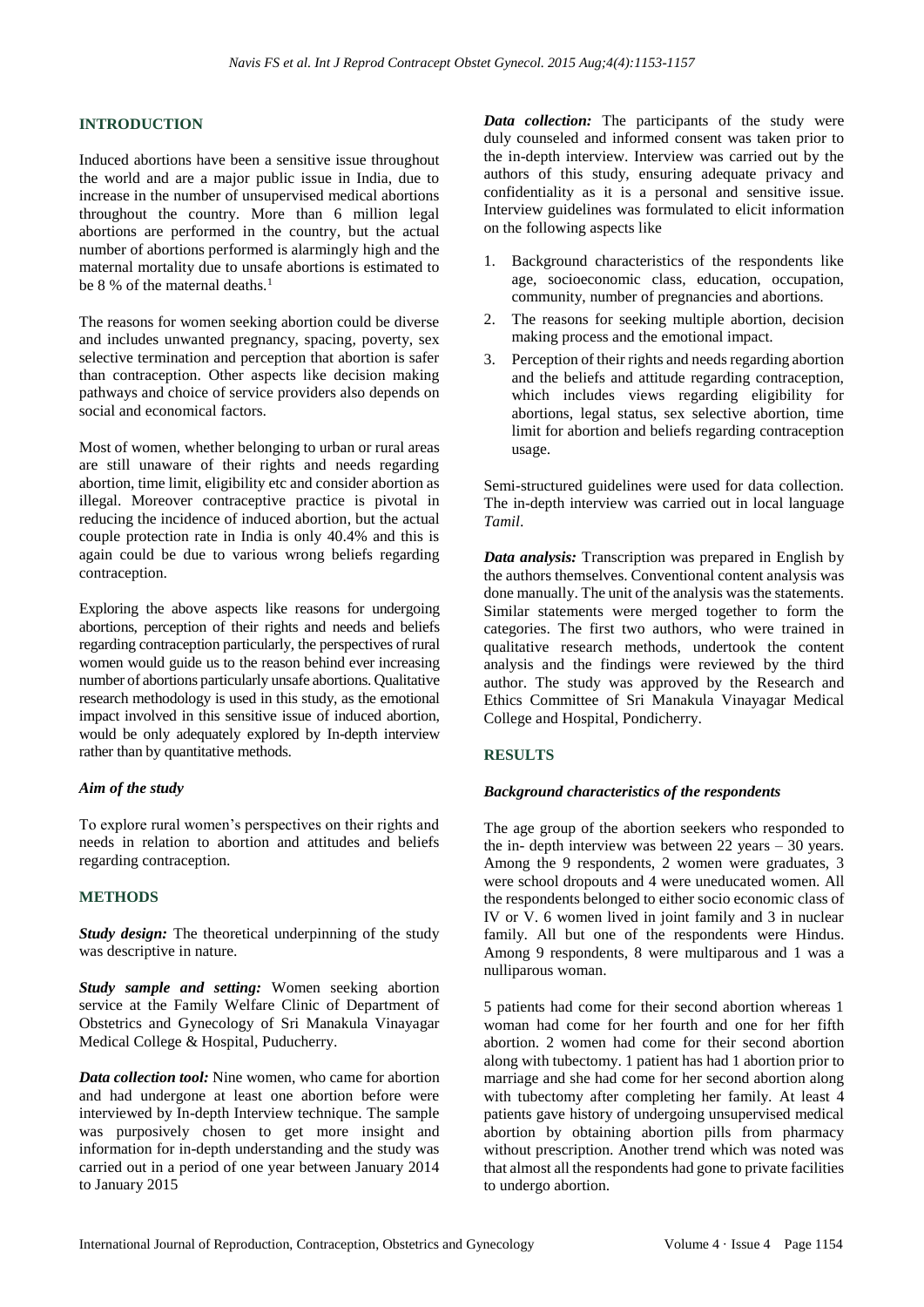On content analysis the following 7 themes evolved as reasons for undergoing repeated abortions. They were unwanted pregnancy due to completion of family, health reasons, lack of spacing between pregnancy, education, social reasons, financial reasons and perception that abortion was safer than using contraception. In a few respondents the themes overlapped as they had more than one reason to undergo abortion.

# *Unwanted pregnancy due to completion of family*

Many respondents quoted unwanted pregnancy due to completion of family as the reason to undergo abortion. Even though motivated for tubectomy after completion of family, tubectomy was deferred due to various reasons in one respondent. Another respondent whose husband was persistent to have male baby, did not want to continue the present pregnancy. But as the woman felt she had completed family after having 3 female children, she had her second abortion without the knowledge of husband as he would not permit the same. She said "*I convinced my husband during my 1st termination by telling him that I will postpone pregnancy for the time being and will try for a male baby later even though I did not have such intention".*

#### *Health reasons*

Health reasons like fear of complications due to obesity were cited by a nulliparous woman for undergoing abortion. Being not aware of various methods of contraception, respondents were only using abstinence and when conceived accidentally decided for abortion. This perception that MTP is safer or easier than using contraception is seen prevalent even in educated women*.*  A 22 year old educated nulliparous lady said *"I wanted to lose weight before my next pregnancy as my relations kept scaring me that my pregnancy will be complicated if I am obese. So when I conceived I decided to terminate pregnancy".* Another patient decided to undergo abortion because she was feeling very weak. When she conceived her 3rd child but again she did not use any contraception and ended up with the next pregnancy which she also terminated.

#### *Lack of spacing between pregnancy*

This was a commonly quoted reason for abortions particularly following the  $1<sup>st</sup>$  child. Difficulty to care for the child, not able to spend time with the husband etc were the explanations given. A 24 year old muslim woman said "*When I underwent my 1st abortion I was young and did not want to be burdened my another baby as I will not be able to spend enough time with my husband.".*

# *Financial reasons*

Financial reasons were generally quoted when a decision is made to complete the family or sometimes also in postponing the pregnancy by abortion. One respondent said "*We were living in city then, and it was a very small* 

*house which will be difficult to accommodate a bigger family. My husband wanted me to undergo termination due to the living conditions.*

A respondent who had 2 live children and had undergone 1 abortion said, "*When I conceived my fourth child hoping for a male baby, me and my husband thought a lot about it, we decided it is good enough to bring up 2 children. We decided for abortion with family planning due to financial reasons*".

A respondent who had an abortion for twin pregnancy said, "*I might have considered continuing the pregnancy if it was a single baby. We cannot afford to bring up 2 children*".

#### *Education*

One nulliparous respondent said that she conceived immediately following marriage and as she was pursuing studies decided for termination with the consent of the husband even though elders in the family were against it.

## *Social reasons*

One respondent who had undergone MTP due to unwed status said, "*I was 7 months pregnant but got it terminated as my in law were not in favor of our marriage as I had polio and could not earn for the family, but later they changed their mind and got us married*". Another respondent who was a construction worker said that she is not exposed to any contraceptive knowledge as she is not exposed to any health worker as they lead a nomadic life in search of a job.

# *Perception that abortion was safer than using contraception*

Respondents had a lot of misconceptions regarding contraception. Some of them said they did not have any knowledge regarding contraception but most of them had misguided ideas regarding contraception. Many respondents were aware of Cu T but were highly misguided that it could cause perforation and death. Very few were aware of OC pills and considered that it may affect health. Barrier contraception was used by partner of some respondents but very inconsistently as they reported embarrassment to purchase condoms from shops.

# *Decision making process*

In majority of the respondents both the husband and wife are involved in the decision making process whereas in majority of families elders are kept unaware of the process as they do not support abortion. Even though both the partners are involved in the decision making process the final decision is usually made by the husband. In a respondent who had come for her fifth abortion, husband was the major decision maker. In one respondent who husband was desirous of a male baby, the patient herself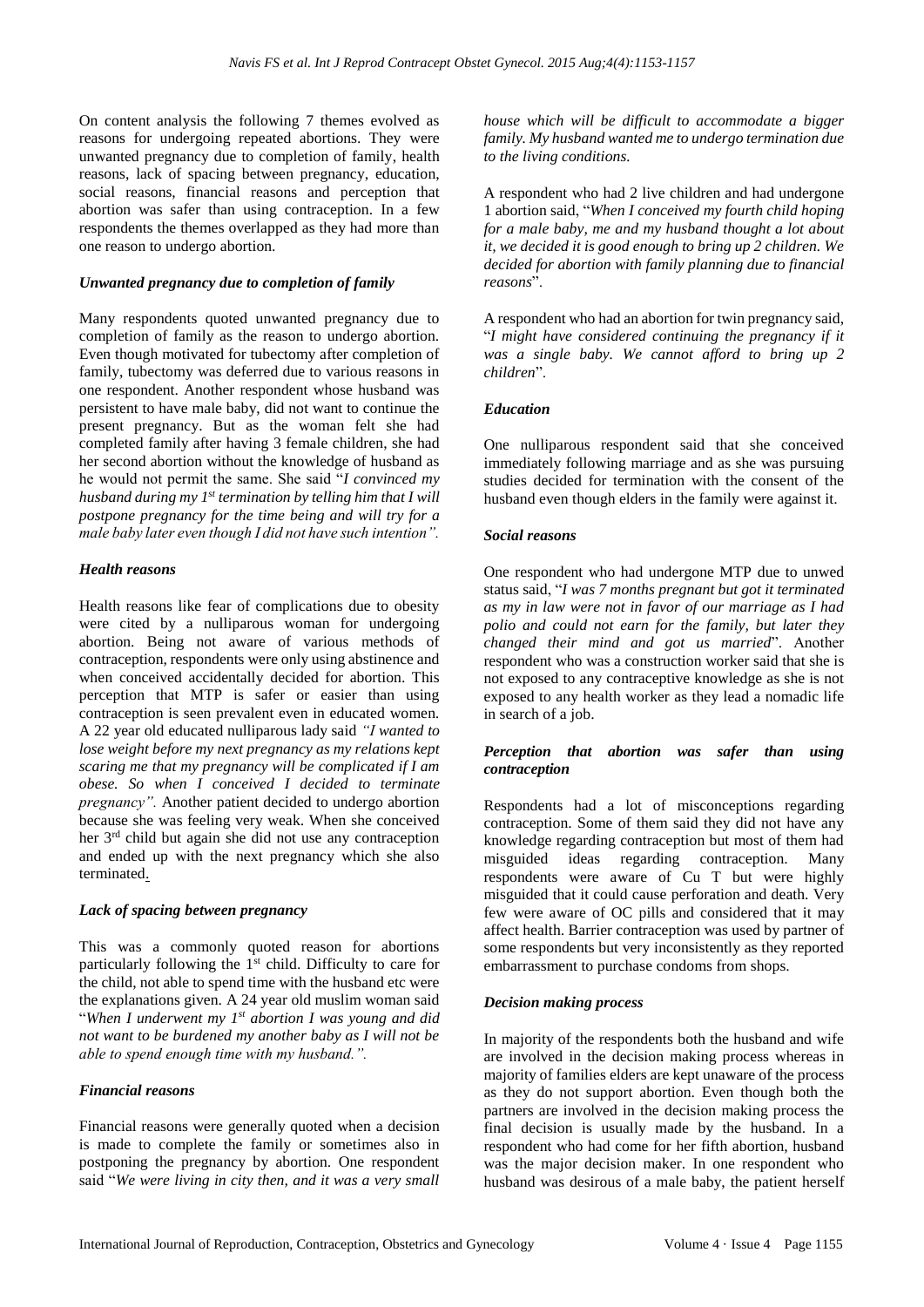took the decision without the knowledge of the husband and consumed abortion pills by taking guidance from her neighbors. Despite taking individual decision, respondents are dependent on their family members either the mother or the mother in law to take care of their children during their period of absence. So they are quite comfortable taking medical abortion pills which do not require admission to the hospital. They also used false complaints like menorrhagia, to get admitted to the hospital for abortion.

#### *Emotional impact*

Respondents did experience a lot of emotional disturbances during each abortion. In a nulliparous woman the fear of not conceiving again after the MTP was present. A respondent who underwent multiple abortions said, "*during each abortion I would feel guilt that I was taking away a life. Each time it used to be life and death situation as the process was painful"*.

Most of the respondents admitted to have profound guilt and depression during the process but when a woman was determined not to have the baby she did not have these emotions. Feeling of guilt and pain perceived during the process was negligible in case of unwanted pregnancy by the women or if pregnancy occurred before marriage.

Another observation made was that if the period of amenorrhea was more women felt more guilt. One woman said "*I did not feel bad during my first MTP as I had missed periods only by 10 days I became emotional during the 2nd abortion as I carried the pregnancy to 3 months*".

Emotional disturbances due to abortions are also showed by the partners. Dilemma is present when undergoing MTP that it may be a male baby which they desired.

#### *Attitude towards contraception / sterlization*

Majority of the respondents used natural methods like abstinence, withdrawal method etc. for contraception. Lot of misconceptions prevailed regarding the use of Cu T. Many of them were not aware of OC pills and those who were aware said that they did not use them due to health reasons. Condom usage was inconsistent and men were embarrassed to purchase condoms. One respondent said that she did not use contraception as she had a low fertility potential.

Many respondents who had abortion even after completion of family cited multiple reasons for postponing sterilization. Atleast 2 respondents who were well motivated for sterilization did not undergo the procedure due to refusal by the hospital usually primary health centres using various reasons like respiratory tract infection, anemia, infection, due to baby's condition etc. or due to lack of facility in the PHC. Some respondents gave financial reasons like she had to resume work immediately after delivery. Even though for abortion they went to a private facility, respondents preferred government service for sterilization as it is free of cost. Some respondents said lack of support at home during her absence to do the household chores was the main reason to postpone sterilization. One respondent said she did not want to undergo the procedure during the winter months as she may contract "*Janni" (fever with rigors).*

# *Attitude towards abortion*

Most of the respondents were not aware of the legal status of abortion as they considered it as taking away a life. There was a positive attitude towards sterilization and considered sterilization better than undergoing repeated abortions. Some considered that legal abortions are only for abnormal babies and most of them were not aware of the time limit for MTP. Almost all respondents thought that both husband and wife had to consent for MTP. Many respondents were not aware of contraceptive pills but were aware of abortion pills and some considered that sex selective abortions can be carried out even upto 6 months. Vasectomy was routinely not considered as a form of permanent contraception as they had a misconception that it can cause health problems.

# **DISCUSSION**

The foremost reason stated by majority of women was unwanted pregnancy and the reason behind unwanted pregnancy was either non use or inconsistent use of contraception rather than contraceptive failure or due to postponement of sterilization due to various reasons even through well motivated to undergo sterilization. None of our respondents claimed to have undergone sex selective abortions but most of the respondents claimed to have known someone who had undergone sex selective abortion. The above finding is consistent with a population based study at the national level, in which unintended pregnancy, rather than the sex of the previous child underlies demand for abortion in India. <sup>2</sup> Perception that abortion is safer than contraception or sterilization was quite common among our respondents as compared to many qualitative studies.<sup>3</sup>

The selection of private practioners as service providers by many respondents is mainly to ensure privacy and confidentiality. As many women perceived abortion as an illegal procedure in India, confidentiality is as important issue even though privacy is not a well understood concept. 4

In spite of the MTP act being in force since 1972, our women have very poor knowledge regarding the details of the act. A study on abortion needs carried out in Maharashtra found that only 18% of their participants knew about the legal status of abortion and most of their participants were not aware of the time limit for abortion. 5 In our study, even educated women were not aware of the legal status of abortion and the time limit until which legal abortions are permitted.